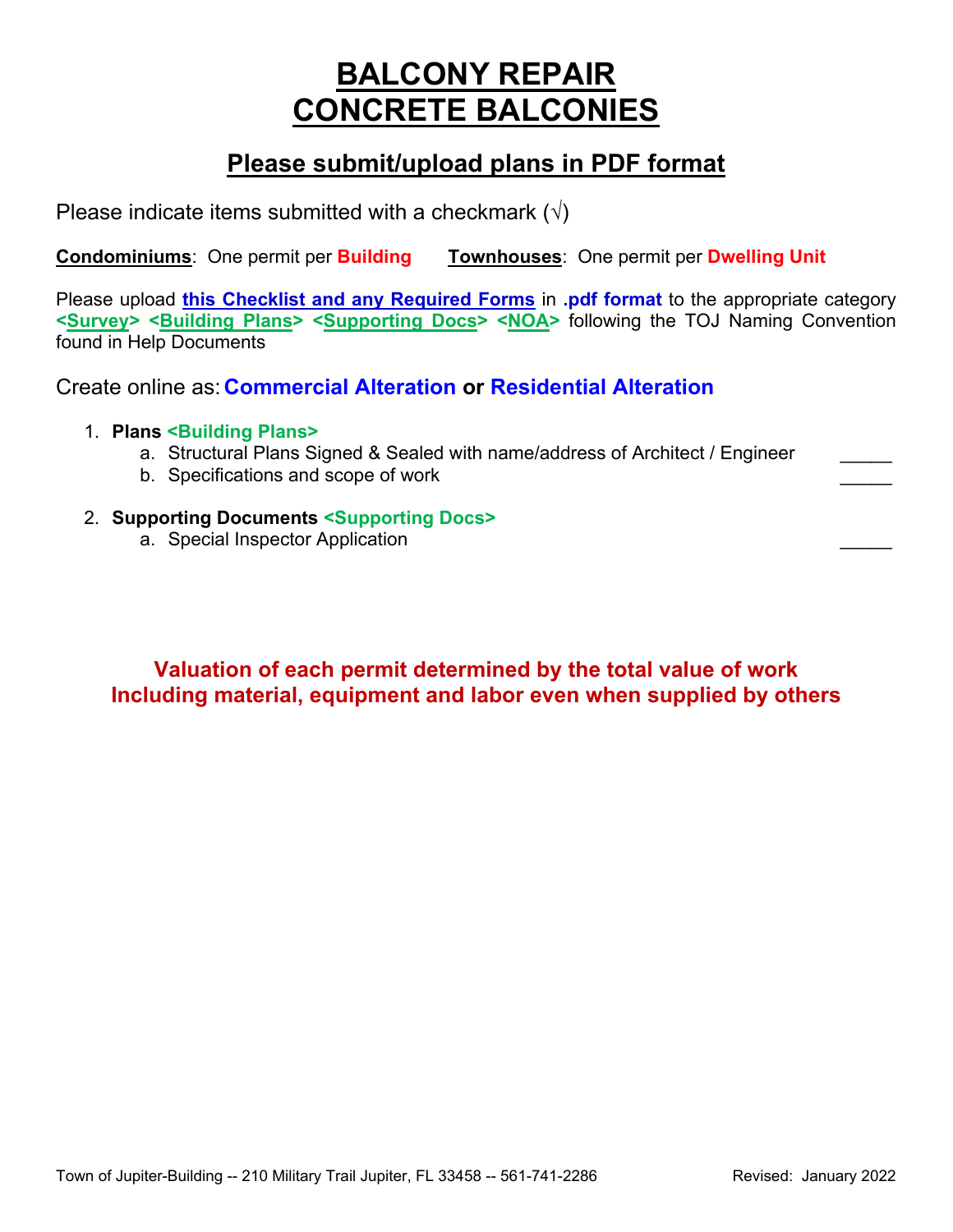

# **TOWN OF JUPITER BUILDING DEPARTMENT**

210 Military Trail Jupiter, Florida 33458 (561) 741-2286 ♦ Fax 741-0911

### Special Inspector Application

| Special Inspector Information:                                                                                                                                                                                                                                                                                                                                                                                                                                                                                                                                                                                                                                                                                                                                                                                                                                                                                                | Permit Application No. |  |
|-------------------------------------------------------------------------------------------------------------------------------------------------------------------------------------------------------------------------------------------------------------------------------------------------------------------------------------------------------------------------------------------------------------------------------------------------------------------------------------------------------------------------------------------------------------------------------------------------------------------------------------------------------------------------------------------------------------------------------------------------------------------------------------------------------------------------------------------------------------------------------------------------------------------------------|------------------------|--|
|                                                                                                                                                                                                                                                                                                                                                                                                                                                                                                                                                                                                                                                                                                                                                                                                                                                                                                                               |                        |  |
| Professional License or Certification Number: ___________________________________                                                                                                                                                                                                                                                                                                                                                                                                                                                                                                                                                                                                                                                                                                                                                                                                                                             |                        |  |
|                                                                                                                                                                                                                                                                                                                                                                                                                                                                                                                                                                                                                                                                                                                                                                                                                                                                                                                               |                        |  |
|                                                                                                                                                                                                                                                                                                                                                                                                                                                                                                                                                                                                                                                                                                                                                                                                                                                                                                                               |                        |  |
| Phone No.                                                                                                                                                                                                                                                                                                                                                                                                                                                                                                                                                                                                                                                                                                                                                                                                                                                                                                                     |                        |  |
|                                                                                                                                                                                                                                                                                                                                                                                                                                                                                                                                                                                                                                                                                                                                                                                                                                                                                                                               |                        |  |
| Threshold Inspections<br>In accordance with FS 553.79 and FBC 5th Edition, the Town of Jupiter requires a special inspector to<br>perform structural inspections on a threshold building pursuant to a structural inspection plan prepared by<br>the engineer or architect of record. The fee owner of a threshold building shall select and pay all costs of<br>employing a special inspector, but the special inspector shall be responsible to the enforcement agency.<br>Attachments Required:<br>1. Proof that the special inspector is a person certified, licensed or registered under chapter 471 as an<br>engineer or under 481 as an architect. The architect or engineer of record may act as the special inspector<br>if he or she provides proof that they are on the Board of Professional Engineer's or the Board of<br>Architecture and Interior Design's list of persons qualified to be special inspectors. |                        |  |
| 2. Qualification statements and copy of licenses of special inspector and all duly authorized representatives.<br>3. Structural inspection plan prepared by the engineer or architect of record.                                                                                                                                                                                                                                                                                                                                                                                                                                                                                                                                                                                                                                                                                                                              |                        |  |
| Non-Threshold Inspections<br>In accordance with FBC 5 <sup>th</sup> Edition and project plan specifications, the Town of Jupiter may require a<br>special inspector to perform inspections for structural steel special connections and reinforced masonry<br>structures.                                                                                                                                                                                                                                                                                                                                                                                                                                                                                                                                                                                                                                                     |                        |  |
| Attachments Required:                                                                                                                                                                                                                                                                                                                                                                                                                                                                                                                                                                                                                                                                                                                                                                                                                                                                                                         |                        |  |

- 1. Proof that the special inspector is a person certified, licensed or registered under chapter 471 as an engineer or under 481 as an architect.
- 2. Qualification statements and copy of licenses of special inspector and all duly authorized representatives.
- 3. Structural inspection plan prepared by the engineer or architect of record.